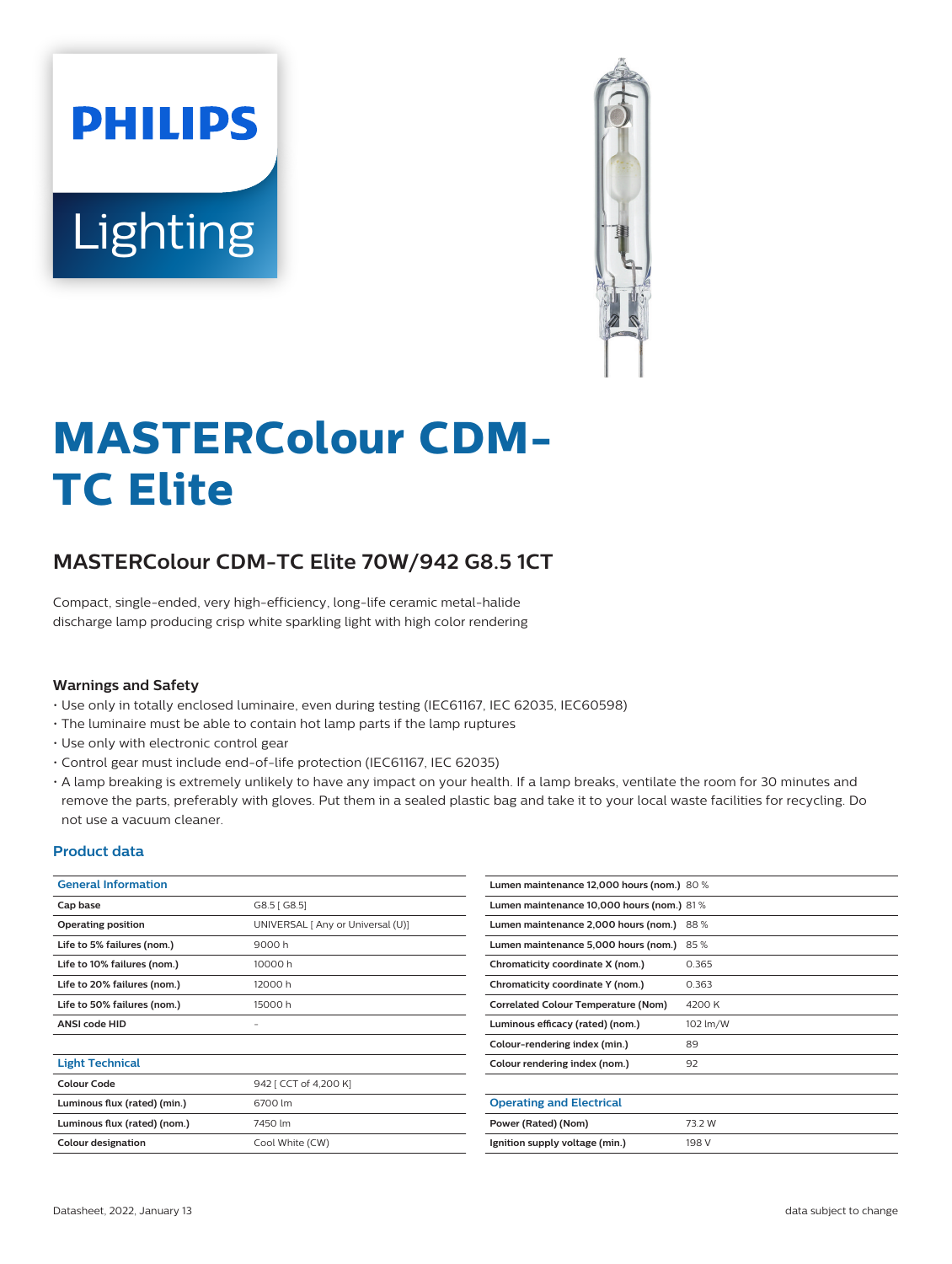# **MASTERColour CDM-TC Elite**

| Re-ignition time (min.) (max.)     | 15 min          | Damage factor D/fc (max.)<br>0.4     |                                        |  |
|------------------------------------|-----------------|--------------------------------------|----------------------------------------|--|
| Ignition time (max.)               | 30 <sub>s</sub> |                                      |                                        |  |
| Voltage (Max)                      | 94 V            | <b>Luminaire Design Requirements</b> |                                        |  |
| Voltage (Min)                      | 82 V            | Bulb temperature (max.)<br>500 °C    |                                        |  |
| <b>Voltage (Nom)</b>               | 88 V            | Pinch temperature (max.)             | 300 °C                                 |  |
|                                    |                 |                                      |                                        |  |
| <b>Controls and Dimming</b>        |                 | <b>Product Data</b>                  |                                        |  |
| <b>Dimmable</b>                    | <b>No</b>       | Full product code                    | 871869648473900                        |  |
| Run-up time 90% (max.)             | 3 min           | Order product name                   | MASTERColour CDM-TC Elite 70W/942 G8.5 |  |
|                                    |                 |                                      | 1CT                                    |  |
| <b>Mechanical and Housing</b>      |                 | EAN/UPC - product                    | 8718696484739                          |  |
| <b>Lamp Finish</b>                 | Clear           | Order code                           | 48473900                               |  |
| <b>Bulb shape</b>                  | T14 [ T 14 mm]  | SAP numerator - quantity per pack    | $\mathbf{1}$                           |  |
|                                    |                 | Numerator - packs per outer box      | 12                                     |  |
| <b>Approval and Application</b>    |                 | <b>SAP</b> material                  | 928193905129                           |  |
| Mercury (Hg) content (nom.)        | 6.6 mg          | SAP net weight (piece)               | 9.000 g                                |  |
| Energy consumption kWh/1,000 hours | 80 kWh          | <b>ILCOS code</b>                    | MT/UB-70/942-H-G8.5-17/85              |  |
|                                    |                 |                                      |                                        |  |
| <b>UV</b>                          |                 |                                      |                                        |  |
| PET (NIOSH) (min.)                 | 8 h/500lx       |                                      |                                        |  |
|                                    |                 |                                      |                                        |  |

### **Dimensional drawing**

 $D$ 

| Product                | $D(max)$ O      |      | L (min) L (max) L       | $C$ (max) |
|------------------------|-----------------|------|-------------------------|-----------|
| MASTERColour CDM-TC    | $15 \text{ mm}$ | 7.75 | 51 mm 53 mm 52 mm 85 mm |           |
| Elite 70W/942 G8.5 1CT |                 | mm   |                         |           |

#### **MASTERColour CDM-TC Elite 70W/942 G8.5 1CT**

## **Photometric data**

<u> The Communication of the Communication of</u> and the company

 $150^\circ$  $180^\circ$  $150^\circ$  $\overline{\phantom{0}}$ 

 $\mathbf{r}$ 

 $150^\circ$  $180^\circ$  $150^\circ$ 

 $\overline{r}$ 

 $\mathcal{L}_{\text{max}}$